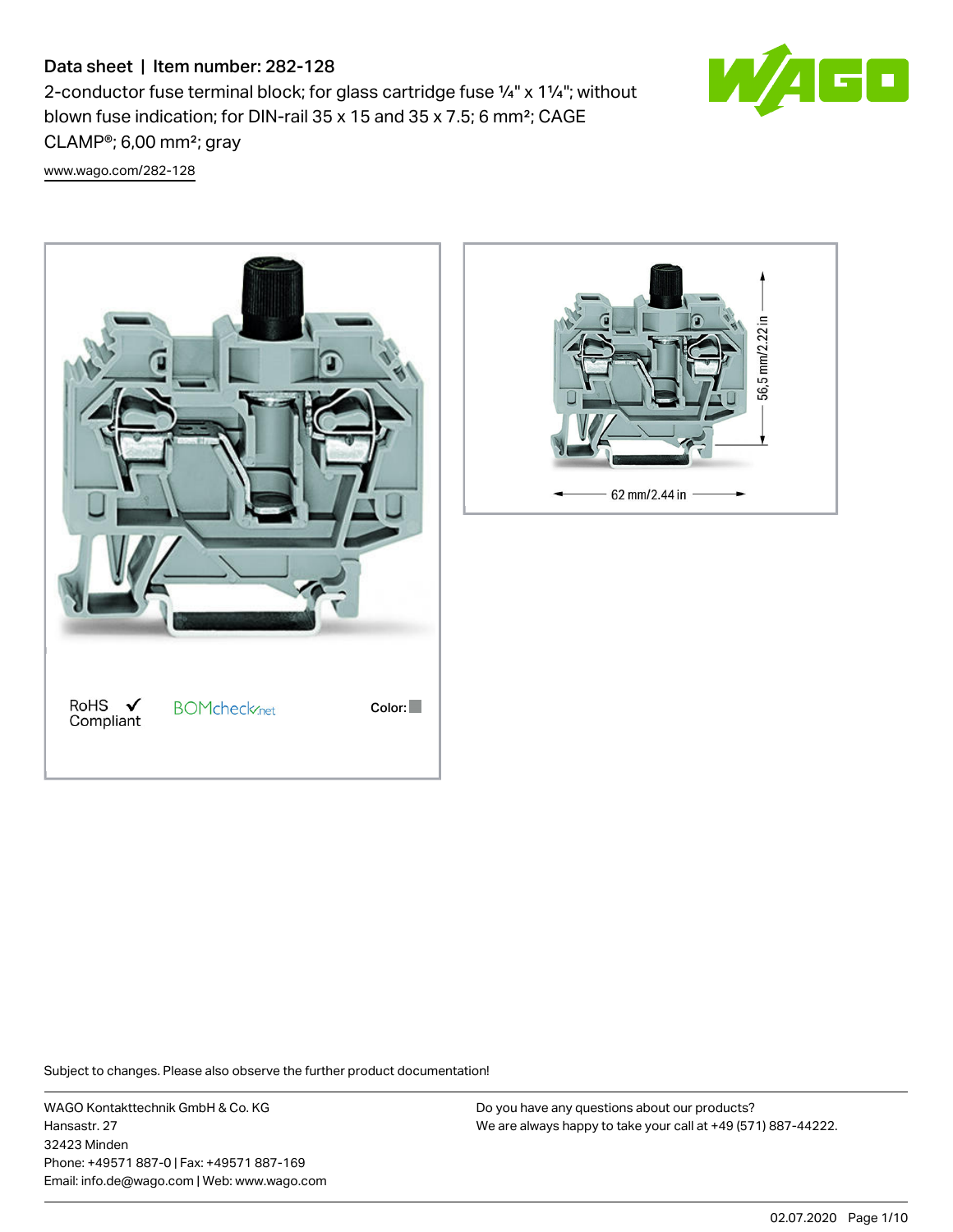



# Data Electrical data

# Ratings per IEC/EN 60664-1

| Nominal voltage (III/3)     | 500 V                                                                |
|-----------------------------|----------------------------------------------------------------------|
| Rated surge voltage (III/3) | 6 kV                                                                 |
| Rated current               | 10 A                                                                 |
| Legend (ratings)            | (III / 3) $\triangleq$ Overvoltage category III / Pollution degree 3 |

# Connection data

| Connection technology             | CAGE CLAMP <sup>®</sup>             |
|-----------------------------------|-------------------------------------|
| Actuation type                    | Operating tool                      |
| Connectable conductor materials   | Copper                              |
| Solid conductor                   | $0.26$ mm <sup>2</sup> / 24  10 AWG |
| Fine-stranded conductor           | $0.26$ mm <sup>2</sup> / 24  10 AWG |
| Strip length                      | 12  13 mm / 0.47  0.51 inch         |
| Total number of connection points | 2                                   |
| Total number of potentials        | $\overline{2}$                      |
| Number of levels                  |                                     |
| Wiring type                       | Side-entry wiring                   |

Subject to changes. Please also observe the further product documentation!

WAGO Kontakttechnik GmbH & Co. KG Hansastr. 27 32423 Minden Phone: +49571 887-0 | Fax: +49571 887-169 Email: info.de@wago.com | Web: www.wago.com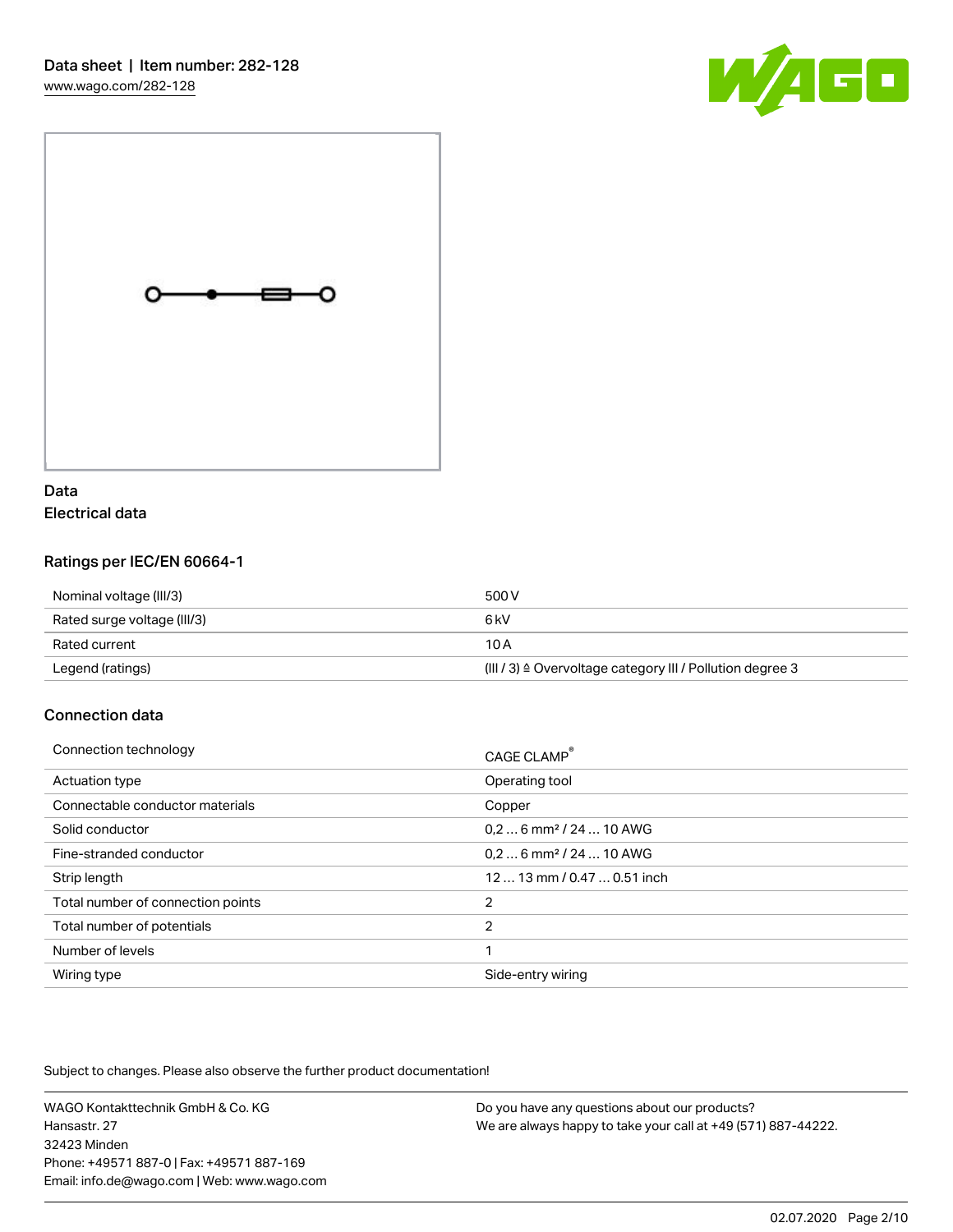

## Geometrical Data

| Width                              | 13 mm / 0.512 inch   |
|------------------------------------|----------------------|
| Height from upper-edge of DIN-rail | 56.5 mm / 2.224 inch |
| Depth                              | 62 mm / 2.441 inch   |

### Mechanical data

| Design        | horizontal type |
|---------------|-----------------|
| Mounting type | DIN-35 rail     |
| Marking level | Side marking    |

#### Material Data

| Color  | gray          |
|--------|---------------|
| Weight | 2690          |
| .      | $\sim$ $\sim$ |

# Commercial data

| Product Group         | 1 (Rail Mounted Terminal Blocks) |
|-----------------------|----------------------------------|
| Packaging type        | <b>BOX</b>                       |
| Country of origin     | CΝ                               |
| <b>GTIN</b>           | 4044918558563                    |
| Customs tariff number | 85369095990                      |

# Approvals / Certificates

#### Country specific Approvals

| Logo              | Approval                                     | <b>Additional Approval Text</b> | Certificate<br>name |
|-------------------|----------------------------------------------|---------------------------------|---------------------|
|                   | <b>CSA</b><br>DEKRA Certification B.V.       | C22.2 No. 158                   | 1505033             |
| <b>EMA</b><br>EUR | <b>KEMA/KEUR</b><br>DEKRA Certification B.V. | EN 60947                        | 2160584.31          |
|                   | <b>KEMA/KEUR</b><br>DEKRA Certification B.V. | EN 60947                        | NTR NL-<br>7135     |

Subject to changes. Please also observe the further product documentation!

WAGO Kontakttechnik GmbH & Co. KG Hansastr. 27 32423 Minden Phone: +49571 887-0 | Fax: +49571 887-169 Email: info.de@wago.com | Web: www.wago.com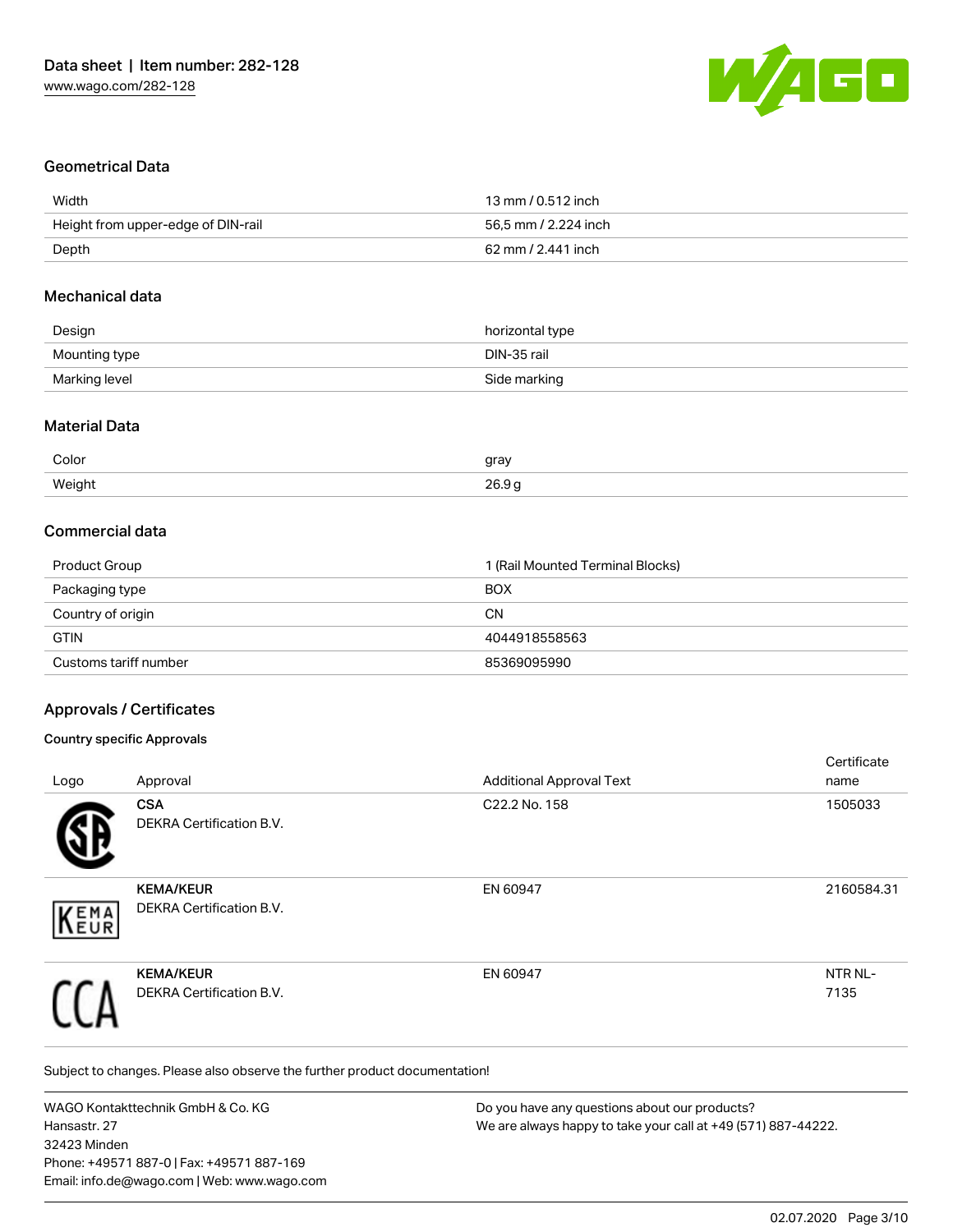

#### Ship Approvals

| Logo                             | Approval                                                | <b>Additional Approval Text</b> | Certificate<br>name                |
|----------------------------------|---------------------------------------------------------|---------------------------------|------------------------------------|
| ABS.                             | <b>ABS</b><br>American Bureau of Shipping               | EN 60947                        | $20 -$<br>HG1941090-<br><b>PDA</b> |
| <b>DNV-GL</b><br><b>MARITIME</b> | <b>DNV GL</b><br>Det Norske Veritas, Germanischer Lloyd | $\overline{\phantom{0}}$        | TAE00001V2                         |
| UL-Approvals                     |                                                         |                                 |                                    |

|             |                                |                          | Certificate |
|-------------|--------------------------------|--------------------------|-------------|
| Logo        | Approval                       | Additional Approval Text | name        |
|             | UR                             | <b>UL 1059</b>           | E45172      |
| W<br>$\Box$ | Underwriters Laboratories Inc. |                          |             |

### **Counterpart**

### Compatible products

#### General accessories

|        | Item no.: 282-454<br>Miniature metric fuse; without indicator; L'' x 1L''; super quick   | www.wago.com/282-454 |
|--------|------------------------------------------------------------------------------------------|----------------------|
|        | Item no.: 282-457<br>Miniature metric fuse; without indicator; L" x 1L"; medium-slow     | www.wago.com/282-457 |
|        | Item no.: 282-458<br>Miniature metric fuse; without indicator; L'' x 1"; acc. to BS 1362 | www.wago.com/282-458 |
| Jumper |                                                                                          |                      |

Subject to changes. Please also observe the further product documentation!

WAGO Kontakttechnik GmbH & Co. KG Hansastr. 27 32423 Minden Phone: +49571 887-0 | Fax: +49571 887-169 Email: info.de@wago.com | Web: www.wago.com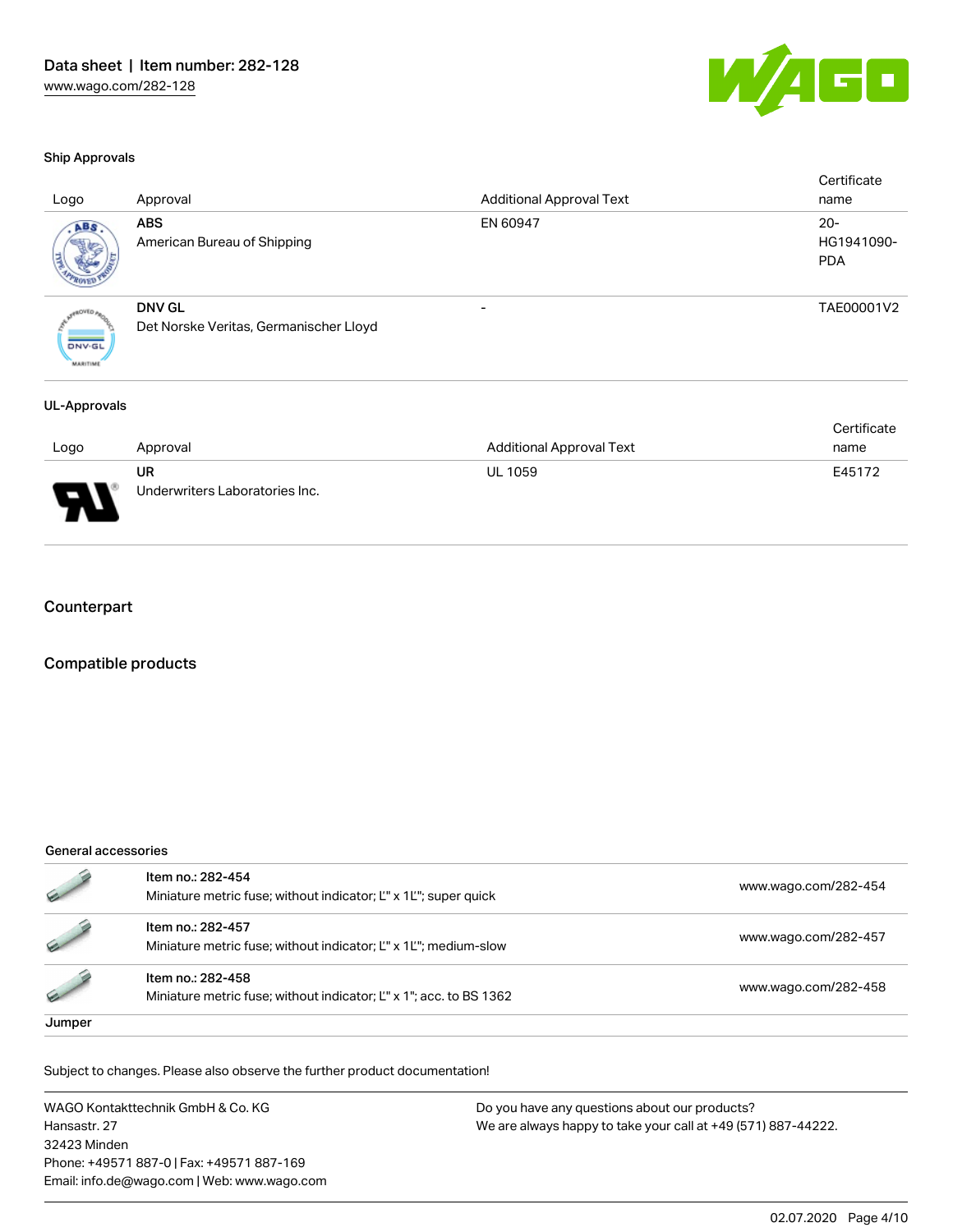32423 Minden

Phone: +49571 887-0 | Fax: +49571 887-169 Email: info.de@wago.com | Web: www.wago.com



|                       | ltem no.: 210-103<br>Wire commoning chain; insulated; black                                                                                    |                                                                                                                | www.wago.com/210-103              |
|-----------------------|------------------------------------------------------------------------------------------------------------------------------------------------|----------------------------------------------------------------------------------------------------------------|-----------------------------------|
|                       | Item no.: 210-123<br>Wire commoning chain; insulated; blue                                                                                     |                                                                                                                | www.wago.com/210-123              |
| G                     | Item no.: 282-402<br>Adjacent jumper; insulated; Nominal current 41 A                                                                          |                                                                                                                | www.wago.com/282-402              |
|                       | Item no.: 282-409<br>Alternate jumper; insulated; Nominal current 41 A; gray                                                                   |                                                                                                                | www.wago.com/282-409              |
|                       | Item no.: 282-422<br>Adjacent jumper; insulated; Nominal current 41 A; yellow-green                                                            |                                                                                                                | www.wago.com/282-422              |
|                       | Item no.: 282-424<br>Adjacent jumper; insulated; Nominal current 41 A; orange                                                                  |                                                                                                                | www.wago.com/282-424              |
|                       | Item no.: 709-110<br>Wire commoning chain; 2.5 mm <sup>2</sup> ; insulated; black                                                              |                                                                                                                | www.wago.com/709-110              |
|                       | Item no.: 709-111<br>Wire commoning chain; 2.5 mm <sup>2</sup> ; insulated; black                                                              |                                                                                                                | www.wago.com/709-111              |
|                       | Item no.: 709-112<br>Wire commoning chain; 2.5 mm <sup>2</sup> ; insulated; black                                                              |                                                                                                                | www.wago.com/709-112              |
| Marking accessories   |                                                                                                                                                |                                                                                                                |                                   |
| $\mathcal C$          | Item no.: 2009-115<br>WMB-Inline; for Smart Printer; 1500 pieces on roll; stretchable 5 - 5.2 mm; plain; snap-on type; white                   |                                                                                                                | www.wago.com/2009-115             |
|                       | Item no.: 2009-115/000-002<br>WMB-Inline; for Smart Printer; 1500 pieces on roll; stretchable 5 - 5.2 mm; plain; snap-on type; yellow /000-002 |                                                                                                                | www.wago.com/2009-115             |
|                       | Item no.: 2009-115/000-006<br>WMB-Inline; for Smart Printer; 1500 pieces on roll; stretchable 5 - 5.2 mm; plain; snap-on type; blue            |                                                                                                                | www.wago.com/2009-115<br>/000-006 |
|                       | Item no.: 2009-115/000-007<br>WMB-Inline; for Smart Printer; 1500 pieces on roll; stretchable 5 - 5.2 mm; plain; snap-on type; gray            |                                                                                                                | www.wago.com/2009-115<br>/000-007 |
| $\circledast$         | Item no.: 2009-115/000-012<br>WMB-Inline; for Smart Printer; 1500 pieces on roll; stretchable 5 - 5.2 mm; plain; snap-on type; orange /000-012 |                                                                                                                | www.wago.com/2009-115             |
|                       | Item no.: 2009-115/000-017<br>WMB-Inline; for Smart Printer; 1500 pieces on roll; stretchable 5 - 5.2 mm; plain; snap-on type; light<br>green  |                                                                                                                | www.wago.com/2009-115<br>/000-017 |
| $\boldsymbol{\theta}$ | Item no.: 2009-115/000-023<br>WMB-Inline; for Smart Printer; 1500 pieces on roll; stretchable 5 - 5.2 mm; plain; snap-on type; green /000-023  |                                                                                                                | www.wago.com/2009-115             |
|                       | Subject to changes. Please also observe the further product documentation!                                                                     |                                                                                                                |                                   |
| Hansastr. 27          | WAGO Kontakttechnik GmbH & Co. KG                                                                                                              | Do you have any questions about our products?<br>We are always happy to take your call at +49 (571) 887-44222. |                                   |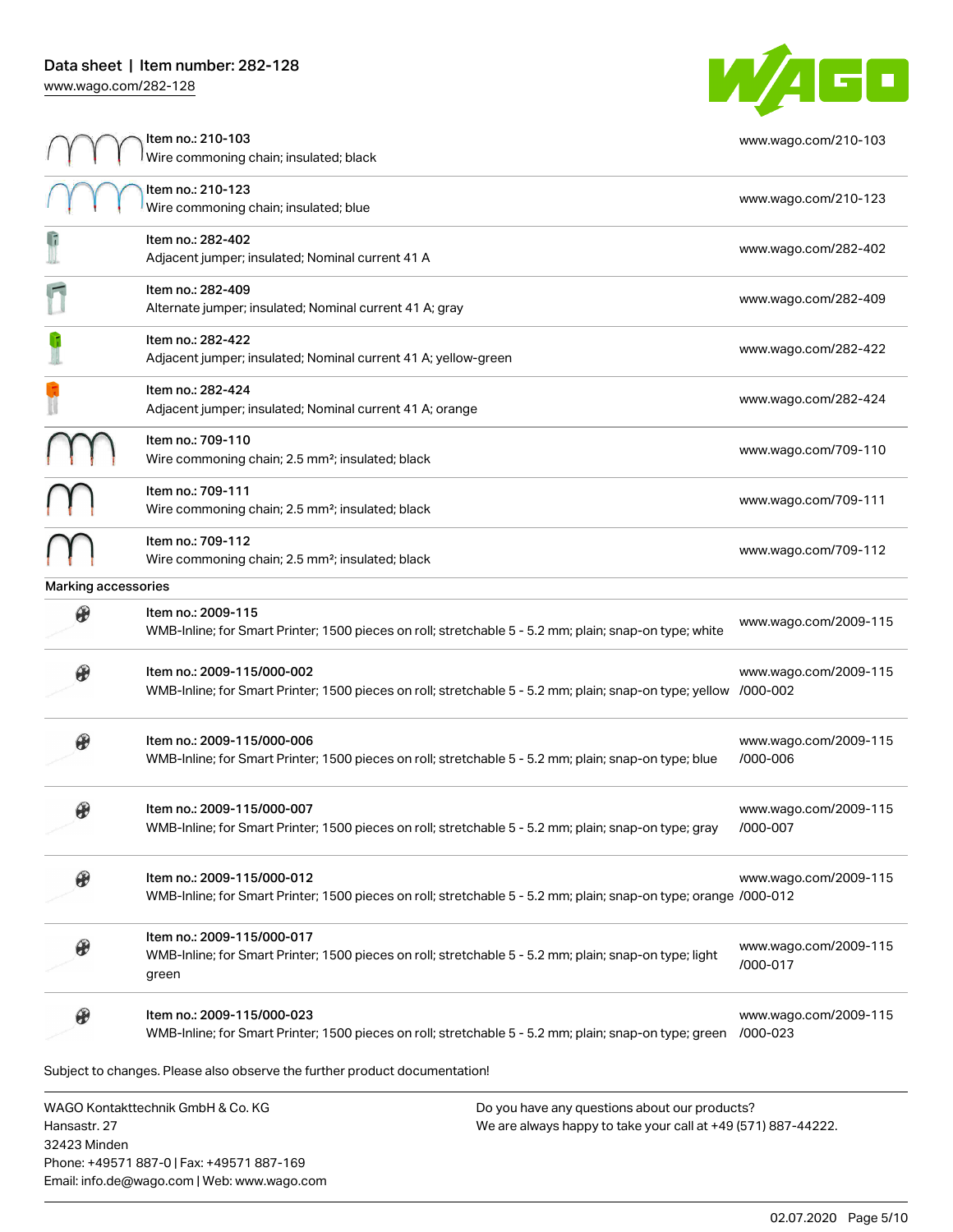

| Item no.: 2009-115/000-024<br>WMB-Inline; for Smart Printer; 1500 pieces on roll; stretchable 5 - 5.2 mm; plain; snap-on type; violet /000-024                      | www.wago.com/2009-115            |
|---------------------------------------------------------------------------------------------------------------------------------------------------------------------|----------------------------------|
| Item no.: 209-143<br>Group marker carrier; gray                                                                                                                     | www.wago.com/209-143             |
| Item no.: 209-144<br>Group marker carrier; gray                                                                                                                     | www.wago.com/209-144             |
| Item no.: 249-105<br>Group marker carrier; gray                                                                                                                     | www.wago.com/249-105             |
| Item no.: 793-501<br>WMB marking card; as card; not stretchable; plain; snap-on type; white                                                                         | www.wago.com/793-501             |
| Item no.: 793-501/000-002<br>WMB marking card; as card; not stretchable; plain; snap-on type; yellow                                                                | www.wago.com/793-501<br>/000-002 |
| Item no.: 793-501/000-005<br>WMB marking card; as card; not stretchable; plain; snap-on type; red                                                                   | www.wago.com/793-501<br>/000-005 |
| Item no.: 793-501/000-006<br>WMB marking card; as card; not stretchable; plain; snap-on type; blue                                                                  | www.wago.com/793-501<br>/000-006 |
| Item no.: 793-501/000-007<br>WMB marking card; as card; not stretchable; plain; snap-on type; gray                                                                  | www.wago.com/793-501<br>/000-007 |
| Item no.: 793-501/000-012<br>WMB marking card; as card; not stretchable; plain; snap-on type; orange                                                                | www.wago.com/793-501<br>/000-012 |
| Item no.: 793-501/000-017<br>WMB marking card; as card; not stretchable; plain; snap-on type; light green                                                           | www.wago.com/793-501<br>/000-017 |
| Item no.: 793-501/000-023<br>WMB marking card; as card; not stretchable; plain; snap-on type; green                                                                 | www.wago.com/793-501<br>/000-023 |
| Item no.: 793-501/000-024<br>WMB marking card; as card; not stretchable; plain; snap-on type; violet                                                                | www.wago.com/793-501<br>/000-024 |
| Item no.: 793-5501<br>WMB marking card; as card; for terminal block width 5 - 17.5 mm; stretchable 5 - 5.2 mm; plain; snap- www.wago.com/793-5501<br>on type; white |                                  |

Subject to changes. Please also observe the further product documentation!

WAGO Kontakttechnik GmbH & Co. KG Hansastr. 27 32423 Minden Phone: +49571 887-0 | Fax: +49571 887-169 Email: info.de@wago.com | Web: www.wago.com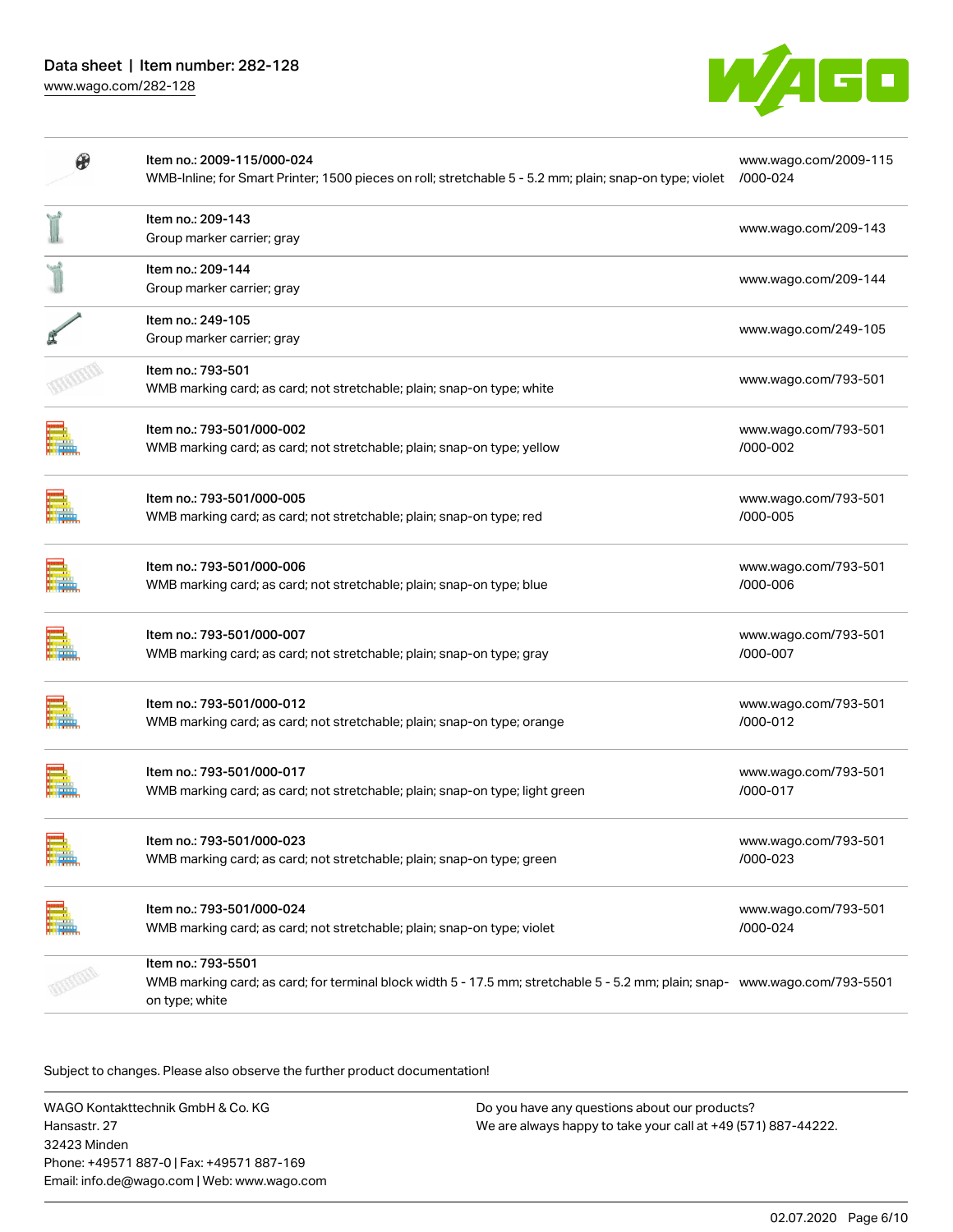

|                                  | Item no.: 793-5501/000-002<br>WMB marking card; as card; for terminal block width 5 - 17.5 mm; stretchable 5 - 5.2 mm; plain; snap-<br>on type; yellow                                 | www.wago.com/793-5501<br>/000-002     |
|----------------------------------|----------------------------------------------------------------------------------------------------------------------------------------------------------------------------------------|---------------------------------------|
|                                  | Item no.: 793-5501/000-005<br>WMB marking card; as card; for terminal block width 5 - 17.5 mm; stretchable 5 - 5.2 mm; plain; snap-<br>on type; red                                    | www.wago.com/793-5501<br>/000-005     |
|                                  | Item no.: 793-5501/000-006<br>WMB marking card; as card; for terminal block width 5 - 17.5 mm; stretchable 5 - 5.2 mm; plain; snap-<br>on type; blue                                   | www.wago.com/793-5501<br>/000-006     |
|                                  | Item no.: 793-5501/000-007<br>WMB marking card; as card; for terminal block width 5 - 17.5 mm; stretchable 5 - 5.2 mm; plain; snap-<br>on type; gray                                   | www.wago.com/793-5501<br>/000-007     |
|                                  | Item no.: 793-5501/000-012<br>WMB marking card; as card; for terminal block width 5 - 17.5 mm; stretchable 5 - 5.2 mm; plain; snap-<br>on type; orange                                 | www.wago.com/793-5501<br>$/000 - 012$ |
|                                  | Item no.: 793-5501/000-014<br>WMB marking card; as card; for terminal block width 5 - 17.5 mm; stretchable 5 - 5.2 mm; plain; snap-<br>on type; brown                                  | www.wago.com/793-5501<br>/000-014     |
|                                  | Item no.: 793-5501/000-017<br>WMB marking card; as card; for terminal block width 5 - 17.5 mm; stretchable 5 - 5.2 mm; plain; snap-<br>on type; green                                  | www.wago.com/793-5501<br>/000-017     |
|                                  | Item no.: 793-5501/000-023<br>WMB marking card; as card; for terminal block width 5 - 17.5 mm; stretchable 5 - 5.2 mm; plain; snap-<br>on type; light green                            | www.wago.com/793-5501<br>/000-023     |
|                                  | Item no.: 793-5501/000-024<br>WMB marking card; as card; for terminal block width 5 - 17.5 mm; stretchable 5 - 5.2 mm; plain; snap-<br>on type; violet                                 | www.wago.com/793-5501<br>/000-024     |
| tools                            |                                                                                                                                                                                        |                                       |
|                                  | Item no.: 210-721<br>Operating tool; Blade: 5.5 x 0.8 mm; with a partially insulated shaft                                                                                             | www.wago.com/210-721                  |
| <b>Protective Warning Marker</b> |                                                                                                                                                                                        |                                       |
|                                  | Item no.: 282-405<br>Protective warning marker; with high-voltage symbol, black; for 5 terminal blocks; yellow                                                                         | www.wago.com/282-405                  |
| ferrule                          |                                                                                                                                                                                        |                                       |
|                                  | Item no.: 216-262<br>Ferrule; Sleeve for 0.75 mm <sup>2</sup> / 18 AWG; insulated; electro-tin plated; electrolytic copper; gastight<br>crimped; acc. to DIN 46228, Part 4/09.90; gray | www.wago.com/216-262                  |
|                                  | Item no.: 216-263<br>Ferrule; Sleeve for 1 mm <sup>2</sup> / AWG 18; insulated; electro-tin plated; electrolytic copper; gastight<br>crimped; acc. to DIN 46228, Part 4/09.90; red     | www.wago.com/216-263                  |
|                                  | Item no.: 216-264                                                                                                                                                                      |                                       |
|                                  | Subject to changes. Please also observe the further product documentation!                                                                                                             |                                       |
|                                  | MAGO Kontakttechnik GmhH & Co KG<br>Do vou have any questions about our products?                                                                                                      |                                       |

WAGO Kontakttechnik GmbH & Co. KG Hansastr. 27 32423 Minden Phone: +49571 887-0 | Fax: +49571 887-169 Email: info.de@wago.com | Web: www.wago.com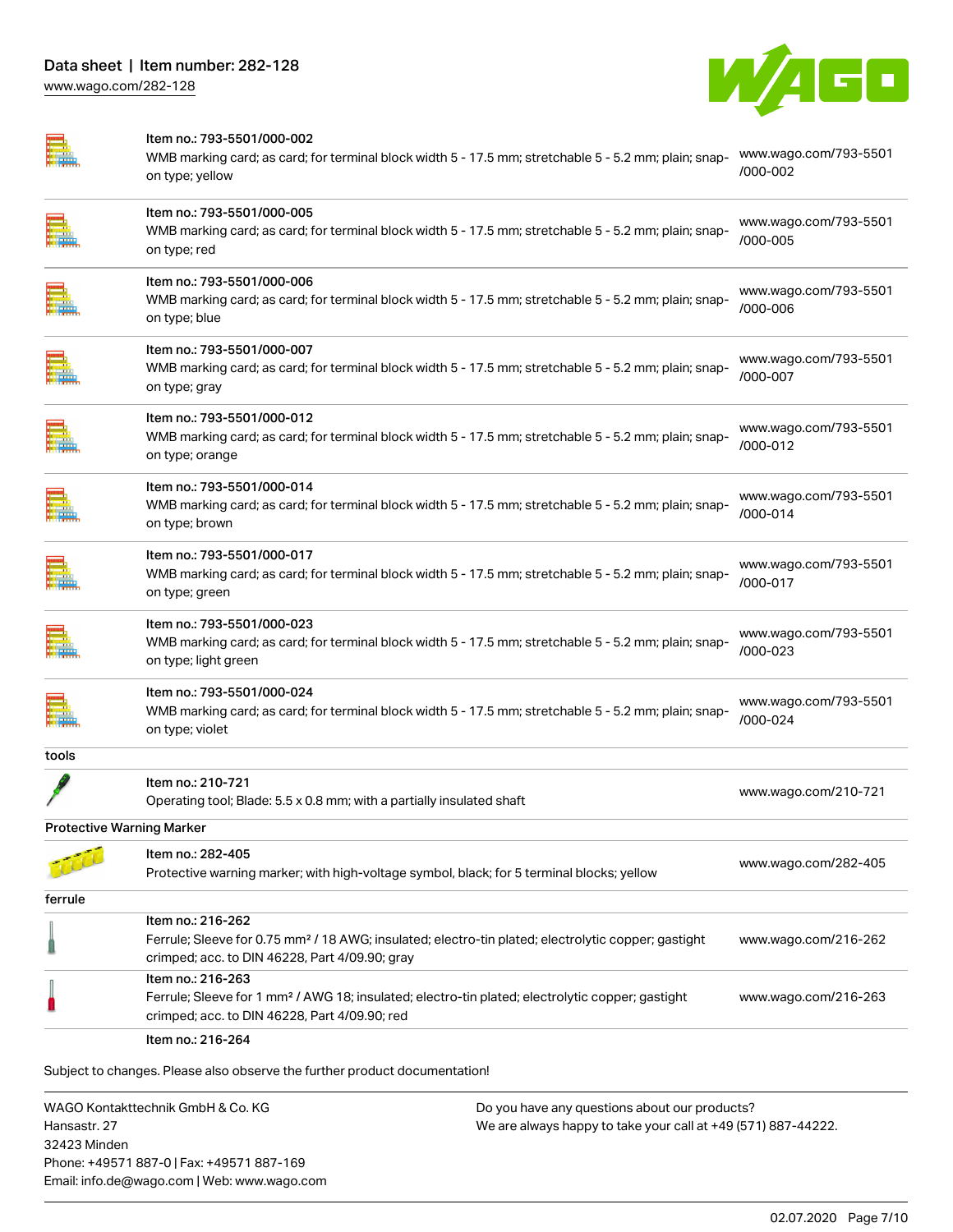Data sheet | Item number: 282-128 [www.wago.com/282-128](http://www.wago.com/282-128)



| ╽             | Ferrule; Sleeve for 1.5 mm <sup>2</sup> / AWG 16; insulated; electro-tin plated; electrolytic copper; gastight<br>crimped; acc. to DIN 46228, Part 4/09.90; black                     | www.wago.com/216-264 |
|---------------|---------------------------------------------------------------------------------------------------------------------------------------------------------------------------------------|----------------------|
| J             | Item no.: 216-266<br>Ferrule; Sleeve for 2.5 mm <sup>2</sup> / AWG 14; insulated; electro-tin plated; electrolytic copper; gastight<br>crimped; acc. to DIN 46228, Part 4/09.90; blue | www.wago.com/216-266 |
|               | Item no.: 216-267<br>Ferrule; Sleeve for 4 mm <sup>2</sup> / AWG 12; insulated; electro-tin plated; electrolytic copper; gastight<br>crimped; acc. to DIN 46228, Part 4/09.90; gray   | www.wago.com/216-267 |
| check         |                                                                                                                                                                                       |                      |
|               | Item no.: 209-170<br>Test plug adapter; 8.3 mm wide; for 4 mm Ø test plugs; suitable for 1.5 mm <sup>2</sup> - 10 mm <sup>2</sup> tbs; gray                                           | www.wago.com/209-170 |
| Ļ             | Item no.: 281-407<br>Test plug; 6 mm wide; Nominal current 24 A; for 0.08 mm <sup>2</sup> - 2.5 mm <sup>2</sup> ; 2,50 mm <sup>2</sup> ; gray                                         | www.wago.com/281-407 |
| assembling    |                                                                                                                                                                                       |                      |
|               | Item no.: 209-106<br>Mounting carrier; for isolated mounting on DIN 35 rails; gray                                                                                                    | www.wago.com/209-106 |
|               | Item no.: 249-116<br>Screwless end stop; 6 mm wide; for DIN-rail 35 x 15 and 35 x 7.5; gray                                                                                           | www.wago.com/249-116 |
|               | Item no.: 709-153<br>Cover; Type 1; suitable for cover carrier, type 1; 1 m long; transparent                                                                                         | www.wago.com/709-153 |
| Carrier rail  |                                                                                                                                                                                       |                      |
|               | Item no.: 210-112<br>Steel carrier rail; 35 x 7.5 mm; 1 mm thick; 2 m long; slotted; according to EN 60715; "Hole width 25<br>mm                                                      | www.wago.com/210-112 |
|               | Item no.: 210-113<br>Steel carrier rail; 35 x 7.5 mm; 1 mm thick; 2 m long; unslotted; according to EN 60715                                                                          | www.wago.com/210-113 |
|               | Item no.: 210-114<br>Steel carrier rail; 35 x 15 mm; 1.5 mm thick; 2 m long; unslotted; similar to EN 60715                                                                           | www.wago.com/210-114 |
|               | Item no.: 210-115<br>Steel carrier rail; 35 x 7.5 mm; 1 mm thick; 2 m long; slotted; according to EN 60715; "Hole width 18<br>mm                                                      | www.wago.com/210-115 |
|               | Item no.: 210-118<br>Steel carrier rail; 35 x 15 mm; 2.3 mm thick; 2 m long; unslotted; according to EN 60715                                                                         | www.wago.com/210-118 |
|               | Item no.: 210-196<br>Aluminum carrier rail; 35 x 8.2 mm; 1.6 mm thick; 2 m long; unslotted; similar to EN 60715; silver-<br>colored                                                   | www.wago.com/210-196 |
| $\mathcal{L}$ | Item no.: 210-197<br>Steel carrier rail; 35 x 15 mm; 1.5 mm thick; 2 m long; slotted; similar to EN 60715                                                                             | www.wago.com/210-197 |
|               | Item no.: 210-198<br>Copper carrier rail; 35 x 15 mm; 2.3 mm thick; 2 m long; unslotted; according to EN 60715; copper-<br>colored                                                    | www.wago.com/210-198 |

Subject to changes. Please also observe the further product documentation!

WAGO Kontakttechnik GmbH & Co. KG Hansastr. 27 32423 Minden Phone: +49571 887-0 | Fax: +49571 887-169 Email: info.de@wago.com | Web: www.wago.com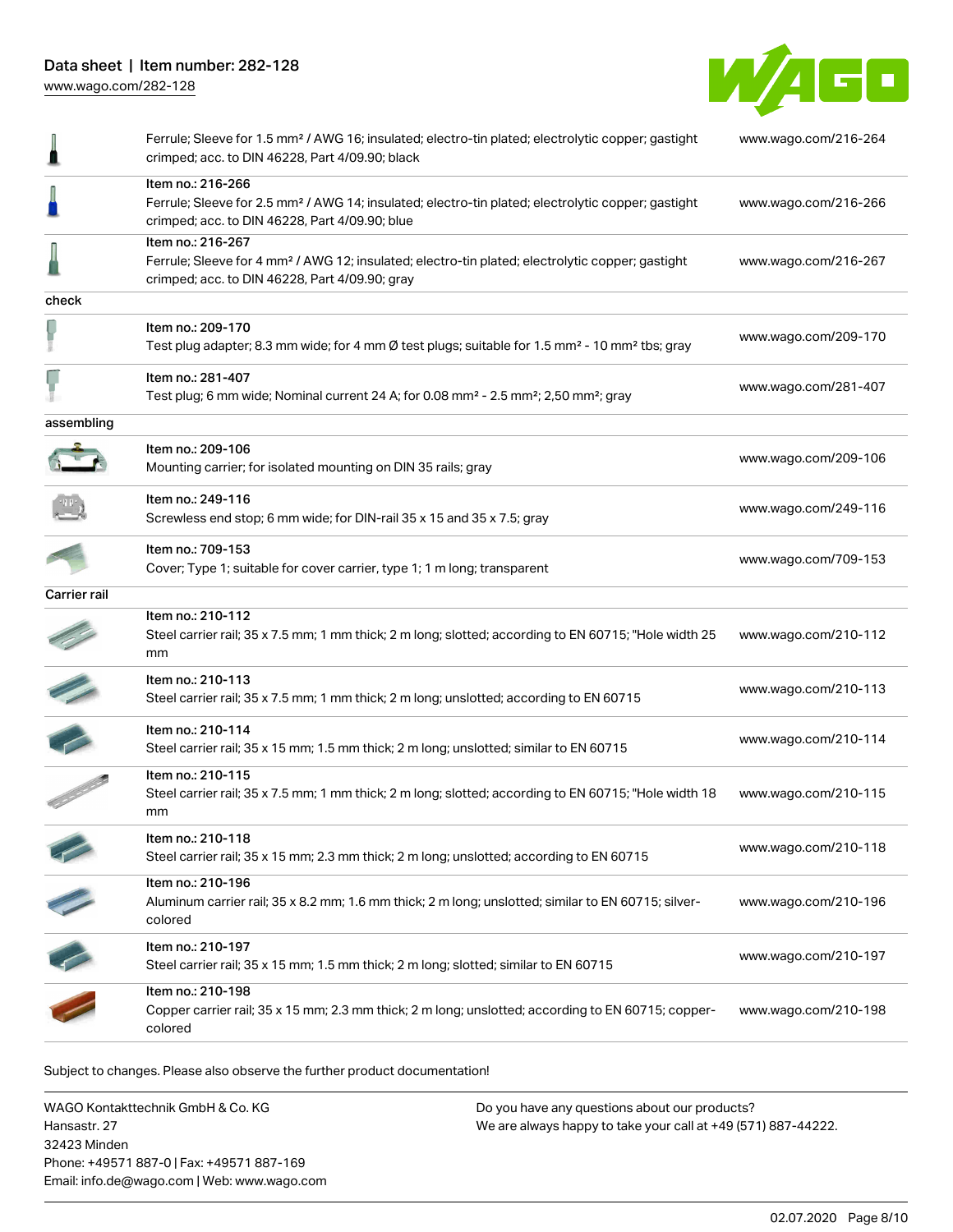

| Z,                       | Item no.: 210-504<br>Steel carrier rail; 35 x 7.5 mm; 1 mm thick; 2 m long; slotted; galvanized; according to EN 60715   | www.wago.com/210-504 |
|--------------------------|--------------------------------------------------------------------------------------------------------------------------|----------------------|
| $\epsilon$               | Item no.: 210-505<br>Steel carrier rail; 35 x 7.5 mm; 1 mm thick; 2 m long; unslotted; galvanized; according to EN 60715 | www.wago.com/210-505 |
| <b>CONTRACT</b>          | Item no.: 210-506<br>Steel carrier rail; 35 x 15 mm; 1.5 mm thick; 2 m long; unslotted; galvanized; similar to EN 60715  | www.wago.com/210-506 |
| $\overline{\mathscr{L}}$ | Item no.: 210-508<br>Steel carrier rail; 35 x 15 mm; 1.5 mm thick; 2 m long; slotted; galvanized; similar to EN 60715    | www.wago.com/210-508 |

## **Downloads**

Documentation

| <b>Bid Text</b>  |              |         |          |
|------------------|--------------|---------|----------|
| 282-128          | Jun 12, 2017 | doc     | Download |
| doc - Datei      |              | 25.6 kB |          |
| 282-128          | Feb 19, 2019 | xml     | Download |
| GAEB X81 - Datei |              | 3.4 kB  |          |

## CAD/CAE-Data

## CAD data

| 2D/3D Models 282-128      |     | Download |
|---------------------------|-----|----------|
| <b>CAE</b> data           |     |          |
| EPLAN Data Portal 282-128 | URL | Download |
| WSCAD Universe 282-128    | URL | Download |

### Installation Notes

Subject to changes. Please also observe the further product documentation!

WAGO Kontakttechnik GmbH & Co. KG Hansastr. 27 32423 Minden Phone: +49571 887-0 | Fax: +49571 887-169 Email: info.de@wago.com | Web: www.wago.com